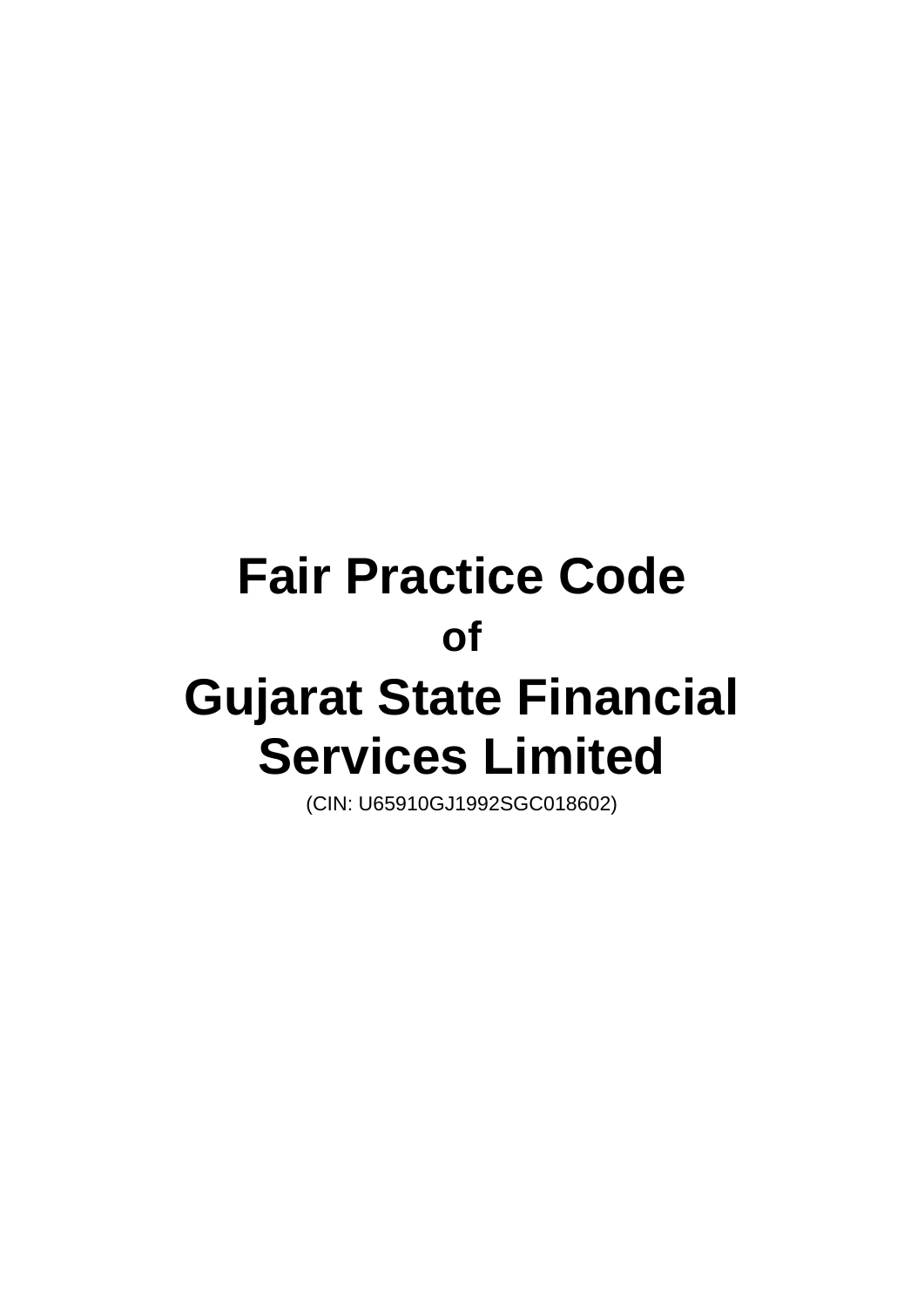This has reference to RBI Circular No.RBI/2012-13/416/DNBS.CC.PD No.320/03.10.01/2012-13 dated February 18, 2013, wherein the Reserve Bank of India (RBI) has revised the guidelines on Fair Practices Code for NBFCs to implement the same.

The Fair Practices Code, as mentioned herein below, is in conformity with these Guidelines on Fair Practices Code for NBFCs as contained in the aforesaid RBI Circular. This sets minimum Fair Practice standards for the Company to follow when dealing with customers. It provides information to customers and explains how the Company is expected to deal with them on a day to day basis.

This policy applies to all customers including those with any complaints / enquiries as posted on social / any other media and we encourage all customers to reach out to the below platforms as required.

### **Objective of the Fair Practice Code**

The code has been developed with an objective of:

- (1) Ensuring and promoting good and fair practices while dealing with customers.
- (2) Providing greater transparency enabling customers in having a better understanding of the product and taking informed decisions.
- (3) Building customer confidence in the Company by promoting fair and cordial relationship.

#### **Applications for Loans and their processing**

GSFS lends to Government of Gujarat owned entities. The 'Application Form / Loan Request Letter' for these lending are different depending upon the requirement of each Borrower and will include all information that is required to be submitted by the Borrower such as Type of Loan, Amount of Loan, Time period etc. GSFS shall intimate the list of documents required to be submitted by the Borrowers along with the loan request.

Necessary information will be provided to facilitate the Borrower in making a meaningful comparison with similar terms and conditions offered by other Non Banking Finance Companies (NBFCs) and taking an informed decision based on the aforesaid comparison.

GSFS takes approval from the Finance Committee consisting of three Directors and issue a Sanction Letter, if approved. GSFS would inform the Borrower about its decision within reasonable period of time from the date of receipt of all the required information in full.

#### **Loan appraisal and terms/ conditions**

GSFS shall convey in writing to the Borrower by way of a sanction letter or otherwise, the amount of limit sanctioned along with all the terms and conditions including annualized rate of interest and method of application thereof and keep the acceptance of these terms and conditions by the borrower on GSFS's record. Any clause relating to penal interest charged for late repayment will be specified in bold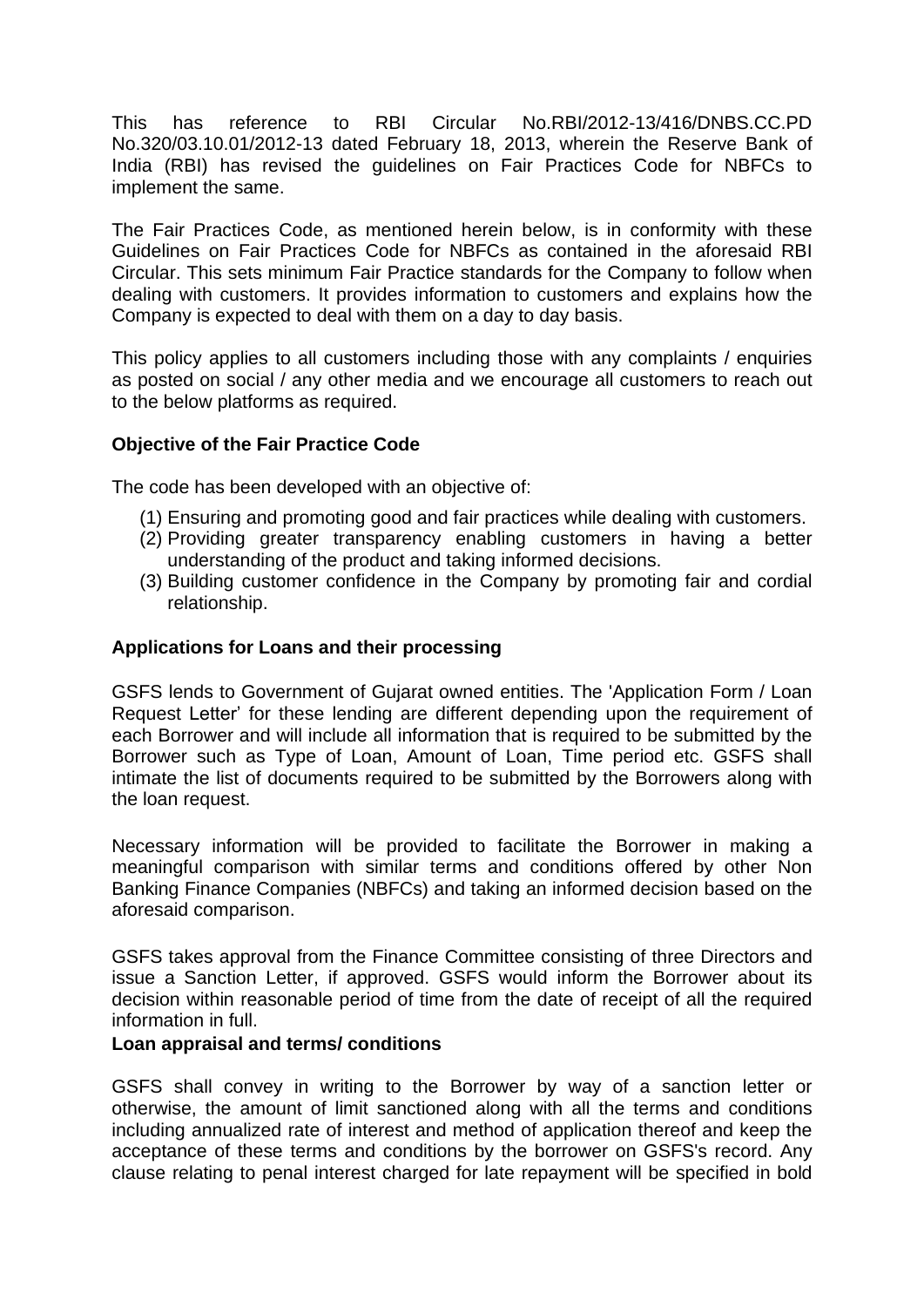in the Sanction Letter / Loan Agreement. GSFS at the time of sanction / disbursements of loans will furnish a copy of loan agreement to the borrower, if agreed to be executed.

## **Disbursement of loans including changes in terms and conditions**

Through website of GSFS [\(www.gsfs.co.in\)](http://www.gsfs.co.in/) or any other mode like letter / mail etc. or as appropriate if specific to a customer, GSFS will give Notice to its Borrower(s), of any change in the terms and conditions of the sanction. GSFS will also ensure that changes in interest rates and charges are affected only prospectively. Decision to recall/ accelerate payment or performance under the Sanction letter will be in consonance with the respective terms of Sanction Letter.

GSFS will release all securities, if any, of its Borrower only on repayment of all dues by such Borrower, or only on realization of the outstanding amount of the Borrower's availed limit, subject to any legitimate right or lien for any other claim which GSFS may have against its Borrower. If such right of set off is to be exercised, the Borrower will be given notice about the same with full particulars about the remaining claims and conditions under which GSFS will be entitled to retain the securities till the relevant claim is settled or paid by the Borrower. If required and desired, No Due certificate will be issued to the customer on fulfillment of said terms within 10 workings days of completion of formalities.

### **General**

GSFS will refrain from interference in the affairs of its Borrower except for the purposes provided in the terms and conditions of the respective loan agreement, if any, / sanction letter (unless new information, not earlier disclosed by the Borrower, which may come to the notice of GSFS)

In case of receipt of request from the Borrower for transfer of Borrower account, the consent or otherwise i.e. objection of GSFS, if any, should generally be conveyed to such Borrower within 15 days from the date of receipt of the Borrower's request. Such transfer will be as per transparent contractual terms in consonance with all the applicable laws.

In the matter of recovery of outstanding dues of its Borrower, GSFS does not resort to undue harassment viz. persistently bothering the borrowers at odd hours, use of muscle power for recovery of loans/dues, etc. Training will be imparted to ensure that staff is adequately trained to deal with customers in an appropriate manner.

### **Grievance Redressal Mechanism**

In the present competitive scenario, excellent customer service is an important tool for sustained business growth. Customer complaints are part of the business life in any corporate entity.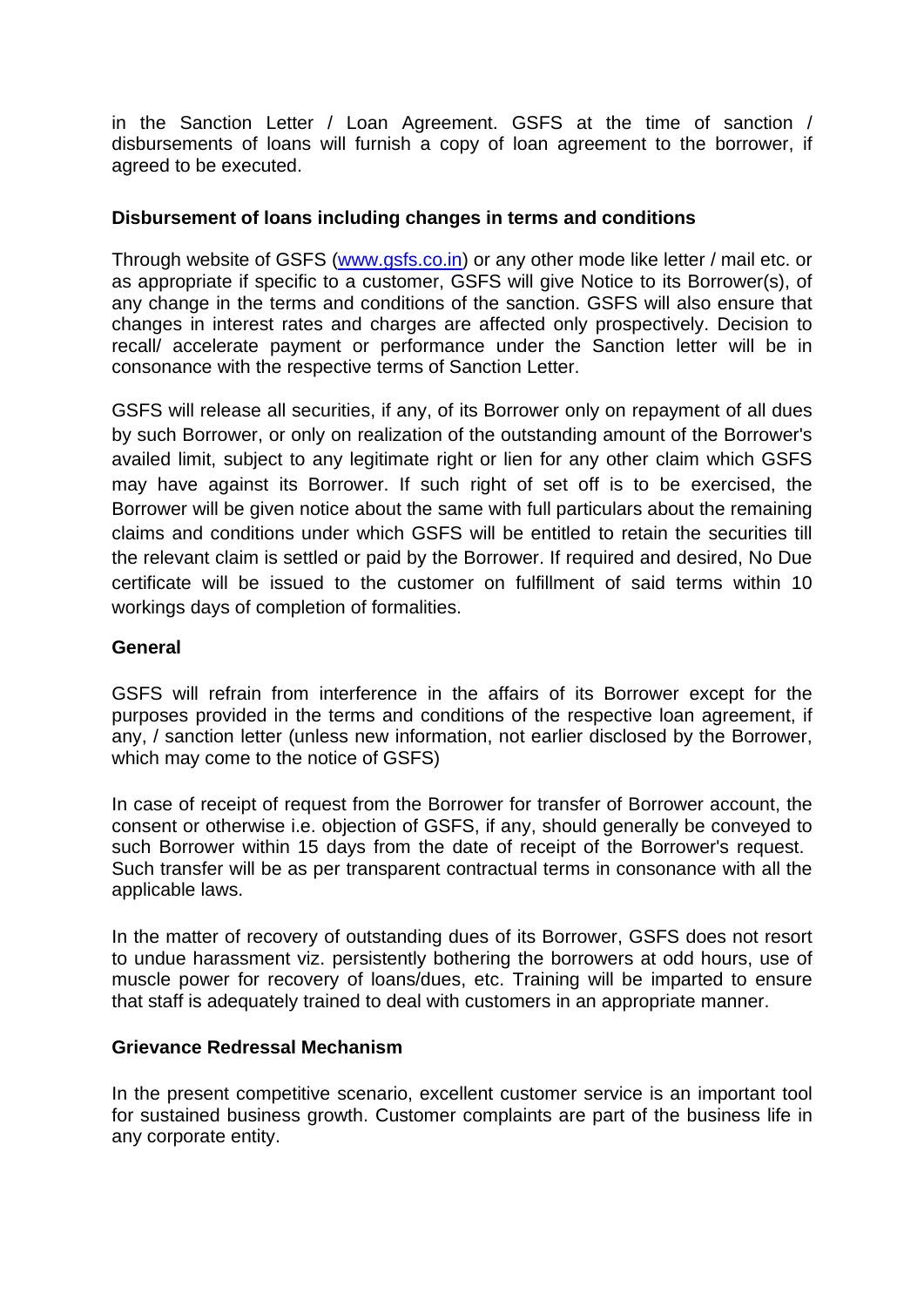At GSFS, customer service and satisfaction are our prime focus. We believe that providing prompt and efficient service is essential not only to attract new customers, but also to retain existing ones. GSFS has come up with a lot of initiatives that are oriented towards providing a better customer experience and an efficient complaints redressal mechanism with a view to providing enhanced experience to our customers.

In order to make GSFS's redressal mechanism more meaningful and effective, a structured system has been built. This system would ensure that the redressal sought is just and fair and is within the given frame- work of rules and regulation.

## **a. Machinery to handle customer complaints/ grievances**

Customers who wish to provide feedback or send in their complaint may use the following channels between 9:30 am and 5:30 pm, from Monday to Friday (except on national holidays).

- Call on: 079-27912527-28-29-30 or
- Email at [secretarial@gsfs.in](mailto:secretarial@gsfs.in) or
- Write at the below mentioned address:

Gujarat State Financial Services Limited "B" Wing, 3 rd Floor, Khanij Bhavan, Near University Ground 132ft Ring Road, Vastrapur, Ahmedabad – 380 052

In case the complaint is not resolved within the given time or if he/she is not satisfied with the solution provided by GSFS, the customer can approach the Complaints Redressal Officer. The name and contact of the Grievance Redressal Officer (Level – I) is as follows:

Shri Neeraj Jain, Company Secretary Tel. No.: 079-27912527-28-29-30

We assure a response to letters / emails received through this channel within 10 days.

In case the complaint is not resolved within the given time frame or if he/she is not satisfied with the solution provided, the customer can Appeal the Complaints Redressal Officer (Level – II). The name and contact of the Grievance Redressal Officer (Level – II) is as follows:

Shri Hemant Pant, VP Tel. No.: 079-27912527-28-29-30 Email Id: [secretarial@gsfs.in](mailto:secretarial@gsfs.in)

We assure a response to letters / emails received through this channel within 15 days.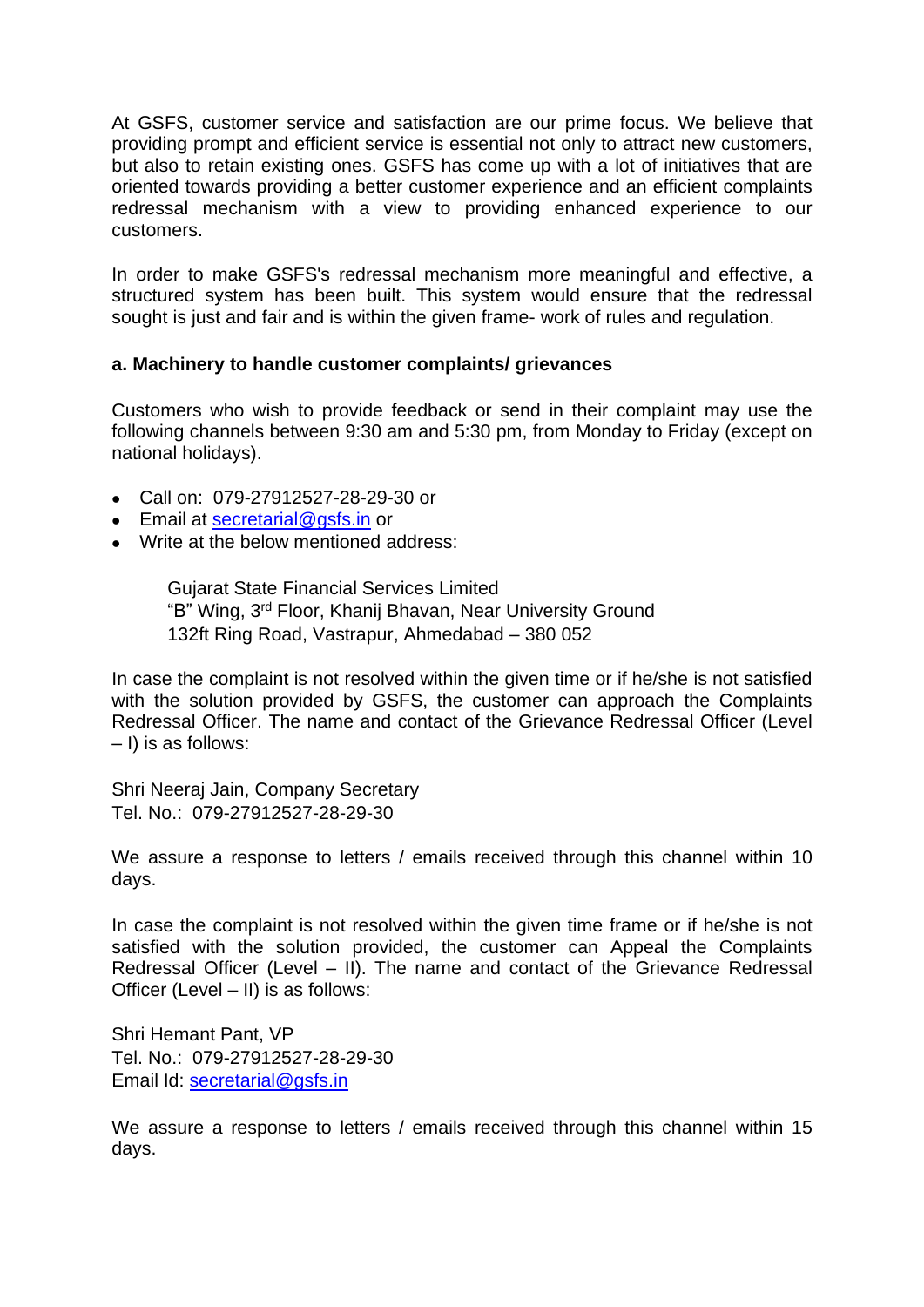If the complaint/dispute is not redressed within a period of one month, the customer may appeal to Officer-in-Charge of the Regional Office of Department of Non Banking Supervision of RBI under whose jurisdiction the Registered Office of the GSFS falls. The details of DNBS is as given below:

Dy. General Manager, Department of Non-Banking Supervision Reserve Bank of India, Gujarat Regional Office Near Income Tax Circle, Ashram Road, Ahmedabad – 380 009 Tel. No.: +91-79-2754 0581 Email ld: [dnbsahmedabad@rbi.org.in](mailto:dnbsahmedabad@rbi.org.in)

## **b. Mandatory display requirements**

GSFS has the following at its office:

- Appropriate arrangement for receiving complaints and suggestions.
- Display of the name, address and contact number of the Grievance Redressal **Officer**

The process of the complaints redressal will ensure closure of all complaints to the customers' satisfaction.

They will ensure that the complaint is escalated to the appropriate levels in case it is not possible to resolve at his/her level. Whilst the ultimate endeavour is to ensure we reach a situation where our customers don't have to complain to senior management / RBI to get an effective redressal, we have put in a robust mechanism to handle these complaints, review them from a point of view of understanding reasons for the complaint and for the escalation and working on prevention of recurrence thereof.

### **c. Time frame**

To register complaints, the customers may use any of the channels mentioned above (refer point (a) on Internal Machinery to handle the customer complaints). If the complaint has been received in writing, GSFS will endeavor to send an acknowledgement / response within a week. Once the matter is examined, GSFS endeavours to either send a final response to the customer or an intimation seeking more time within 10 days upon receipt of complaint. The customers not satisfied with the response, may appeal to Grievance Redressal Officer (Level – II).

The complaints that are received at our end will be seen in the right perspective and would be analyzed from all possible angles.

The communication of GSFS's stand on any issue will be provided to the customers. Complaints that require some time for examination of issues involved will be acknowledged promptly.

The aforesaid policy will be reviewed periodically /revised as and when there are any new changes incorporated by GSFS in handling complaints / grievances of the customer which includes introduction of new grievance channels, if any.